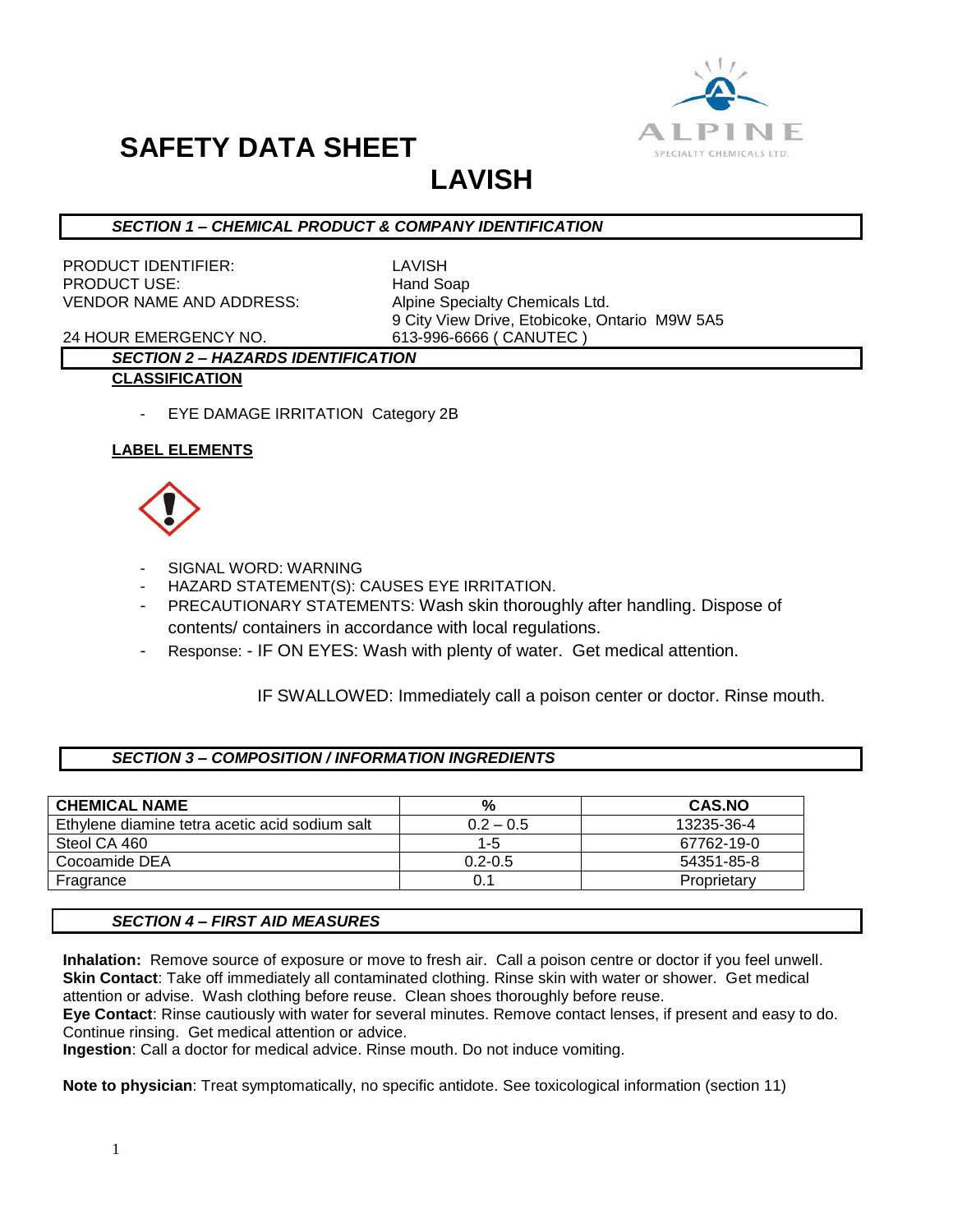# **LAVISH**

# *SECTION 5 – FIRE FIGHTING MEASURES*

#### **Extinguishing Media:**

**Suitable Extinguishing Media:** Use water spray, fog or foam.

**Unsuitable Extinguishing Media:** None known

 **Specific hazards arising from the product:** Not known.

**Hazardous thermal decomposition products:** Decomposition products may include the following materials: carbon dioxide and carbon monoxide.

**Advice for fire-fighters:** Not available.

# *SECTION 6 – ACCIDENTAL RELEASE MEASURES*

**Personal precautions, protective equipment and emergency procedures:**

Wear suitable protective clothing. Wear eye/face protection.

**Environmental precautions:** Avoid contact of large amounts of spilled material and runoff with soil and surface waterways.

**Methods and materials for containment and cleaning up**: Use a water rinse for final clean-up.

*SECTION 7 – HANDLING AND STORAGE*

**Precautions for safe handling**: Ventilate adequately, otherwise wear an appropriate breathing apparatus. Avoid contact with eyes, skin or clothing. Wash thoroughly after handling.

**Storage Procedures**: Keep containers closed when not in use. Do not freeze. Store between the following temperatures: 5 to 40°C.

#### *SECTION 8 – EXPOSURE CONTROLS/PERSONAL PROTECTION*

|                                       | <b>ACGIH</b><br>⊤LV⊥ |         | <b>OSHA PEL</b> |         | AIHA WEEL  |                     |
|---------------------------------------|----------------------|---------|-----------------|---------|------------|---------------------|
| <b>CHEMICAL NAME</b>                  | <b>TWA</b>           | STEL    | TWA             | Ceiling | 8 hour TWA | Short term TWA<br>C |
| Diethanolamine (CAS<br>$111 - 42 - 2$ | mg/m <sup>3</sup>    | 250 ppm | $200$ ppm       |         |            |                     |

ACGIH= American Conference of Governmental Industrial Hygienists. TLV = Threshold Limit Value. TWA = Timeweighted Average. STEL = Short-term Exposure Limit OSHA = US Occupational Safety and Health Administration. PEL = Permissible Exposure Limits. AIHA = AIHA Guideline Foundation. WEEL = Workplace Environmental Exposure Limit.

**Appropriate Engineering Control**: Good general ventilation should be sufficient to control worker exposure to airborne contaminants.

**Individual Protection Measure:**

**Eye/Face Protection:** Do not get into eyes. Wear chemical safety goggles.

**Skin Protection:** No known effect after skin contact. Rinse with water.

**Respiratory protection**: Not required

**Inhalation:** No special measures required. Treat symptomatically.

# *SECTION 9 – PHYSICAL AND CHEMICAL PROPERTIES*

**Appearance:** Liquid, aquamarine color.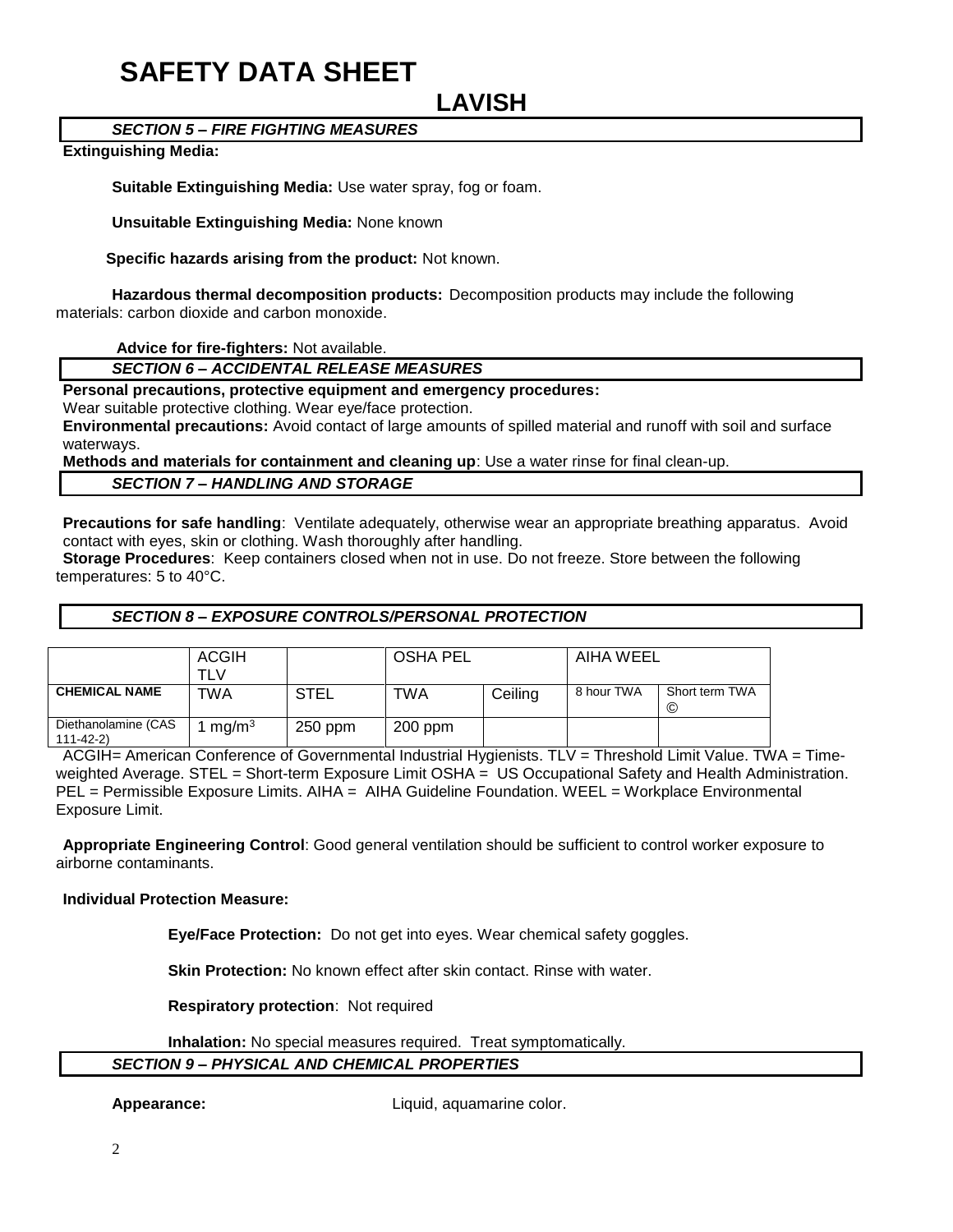|                                  | <b>LAVISH</b>                |
|----------------------------------|------------------------------|
| Odour:                           | Pleasant scent.              |
| pH :                             | $8(100\%)$                   |
| <b>Melting Point:</b>            | Not available                |
| <b>Boiling point:</b>            | > 100 °C                     |
| <b>Flash Point:</b>              | Not available                |
| Vapour pressure:                 | Not available                |
| Vapour density:                  | Not available                |
| <b>Evaporation Rate:</b>         | Not available                |
| <b>Flammability:</b>             | Not available                |
| <b>Explosive Limit:</b>          | Not available                |
| Lower flammable/explosive limit: | Not available                |
| Upper flammable/explosive limit: | Not available                |
| <b>Relative Density:</b>         | Approx. $= 1$ (Water $= 1$ ) |
| <b>Viscosity:</b>                | Not available                |
| <b>Solubility in water:</b>      | Soluble                      |
| <b>Auto ignition temperature</b> | Not available                |

**Partition coefficient - n-octanol/water:** Not available

| Decomposition temperature:        | Not available SECTION 10 - STABILITY AND REACTIVITY |
|-----------------------------------|-----------------------------------------------------|
| STABILITY:                        | Stable                                              |
| INCOMPATIBILITY:                  | None                                                |
| HAZARDOUS DECOMPOSITION PRODUCTS: | None                                                |
| HAZARDOUS POLYMERIZATION:         | Will not occur.                                     |
| CONDITIONS TO AVOID:              | No specific data.                                   |

# *SECTION 11 – TOXICOLOGICAL INFORMATION*

| <b>LC50</b> | <b>LD50 Oral rat</b> | <b>LD50</b><br>rabbit)<br>dermal |
|-------------|----------------------|----------------------------------|
|             | >5a/ka               | 1a/ko                            |
|             |                      |                                  |
|             |                      |                                  |

**Routes of exposure:** Skin contact, Eye contact, Ingestion.

**Eye contact**: Material may cause irritation. **Skin contact**. Not known. **Inhalation**: No specific data. **Acute toxicity**:

**Eye contact:** Causes eye irritation.

**Skin contact: Not known.**